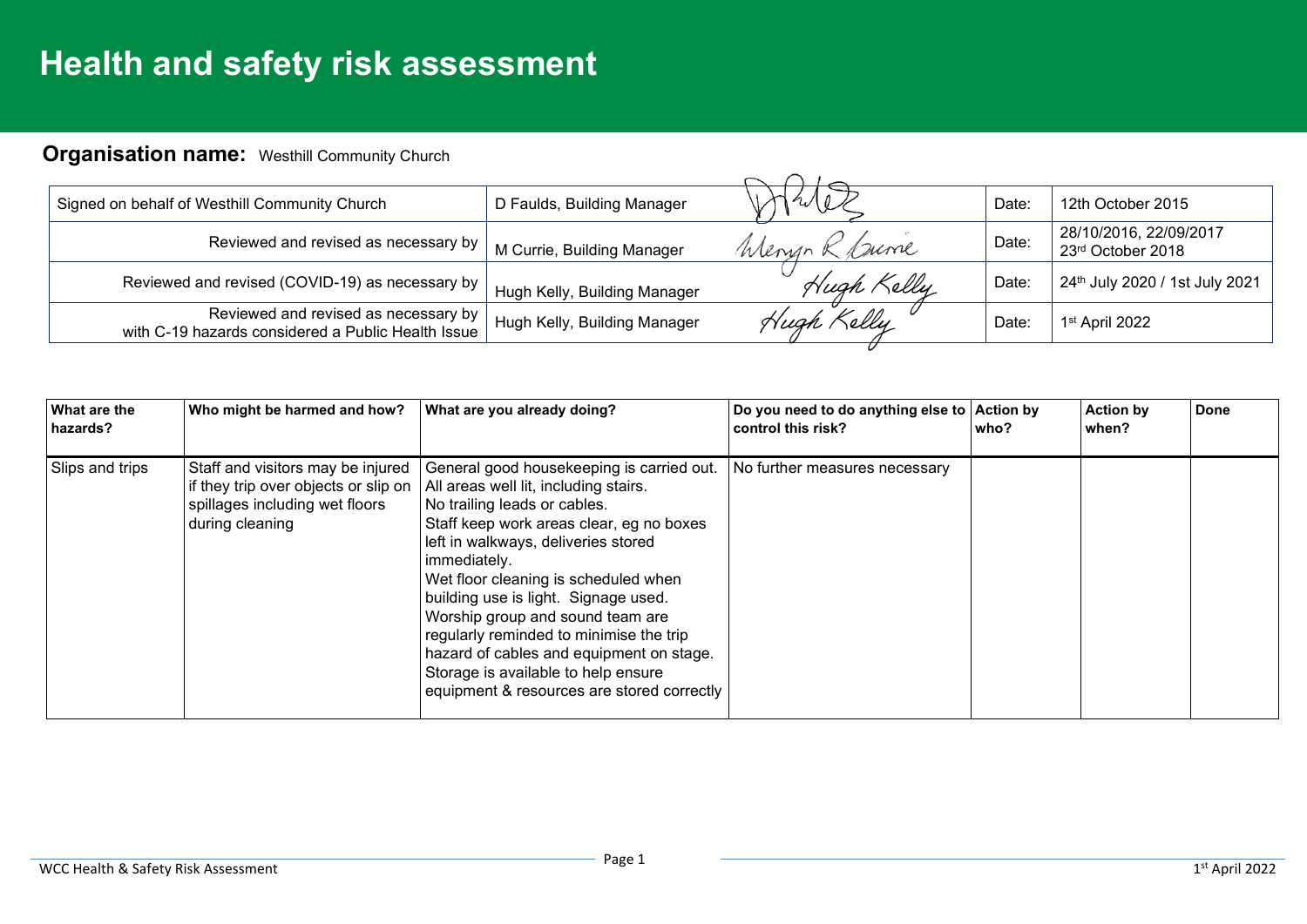| What are the<br>hazards?                                               | Who might be harmed and how?                                              | What are you already doing?                                                                                                                                                                                                                                                                                                                                                                                                                                                                                                                                                                                                                                                                                                     | Do you need to do anything else to<br>control this risk?                                                                                                                                                                                                                                                                                      | <b>Action by</b><br>who?   | <b>Action by</b><br>when? | <b>Done</b>       |
|------------------------------------------------------------------------|---------------------------------------------------------------------------|---------------------------------------------------------------------------------------------------------------------------------------------------------------------------------------------------------------------------------------------------------------------------------------------------------------------------------------------------------------------------------------------------------------------------------------------------------------------------------------------------------------------------------------------------------------------------------------------------------------------------------------------------------------------------------------------------------------------------------|-----------------------------------------------------------------------------------------------------------------------------------------------------------------------------------------------------------------------------------------------------------------------------------------------------------------------------------------------|----------------------------|---------------------------|-------------------|
| Use of scaffolding<br>and step ladders,<br>working at height -<br>fall | Maintenance people including<br>volunteers and maintenance<br>contractors | Loyal DIY7, self-assemble scaffolding is<br>available for high access.<br>Scaffolding system available for high<br>access. Guidance in safe use posted on<br>scaffolding and in stairwell where stored.<br>Scaffold includes intermediate and top<br>guard rails.<br>Step ladders for lower access (e.g. lights in<br>hallway) with guidance for safe use posted<br>in stairwell where ladders stored.<br>2 step ladders provided for short-duration,<br>light work. Step ladder to be inspected<br>prior to every use. Ladder is clearly<br>labelled with weight limits and safe usage<br>instructions<br>Safe use of stepladders poster on wall,<br>near step ladder storage including<br>instructions for pre-use inspection | Request risk assessment from<br>septic tank cleaning company<br>(I&A Paterson) & pump service<br>company (Fili Pumps) in advance<br>of next task<br>Add text to wall mounted sign,<br>"Prior to using the stepladder,<br>consider whether you feel well<br>and able to undertake the task<br>e.g. generally healthy, no nausea<br>or vertigo" | <b>Building</b><br>Manager | 30 June 2021              | 4 Aug<br>2021     |
| Flat roof access -<br>fall                                             | Maintenance people including<br>volunteers and maintenance<br>contractors | Roof access is restricted to keyholders via<br>door.<br>Roof work to be conducted in pairs<br>No access during icy or windy weather,<br>unless absolutely necessary (e.g. to<br>address roof leak). Dynamic risk<br>assessment must be completed prior to<br>starting task                                                                                                                                                                                                                                                                                                                                                                                                                                                      | Any work (including inspection)<br>carried out at the edge of the flat<br>roof use either a work arrest<br>system (in preference to fall<br>arrest) or the erection of<br>temporary edge protection as<br>stipulated by the HSE's document<br><b>Health &amp; Safety in Roof Work</b>                                                         | <b>Building</b><br>Manager | 31 August<br>2021         | 31 August<br>2021 |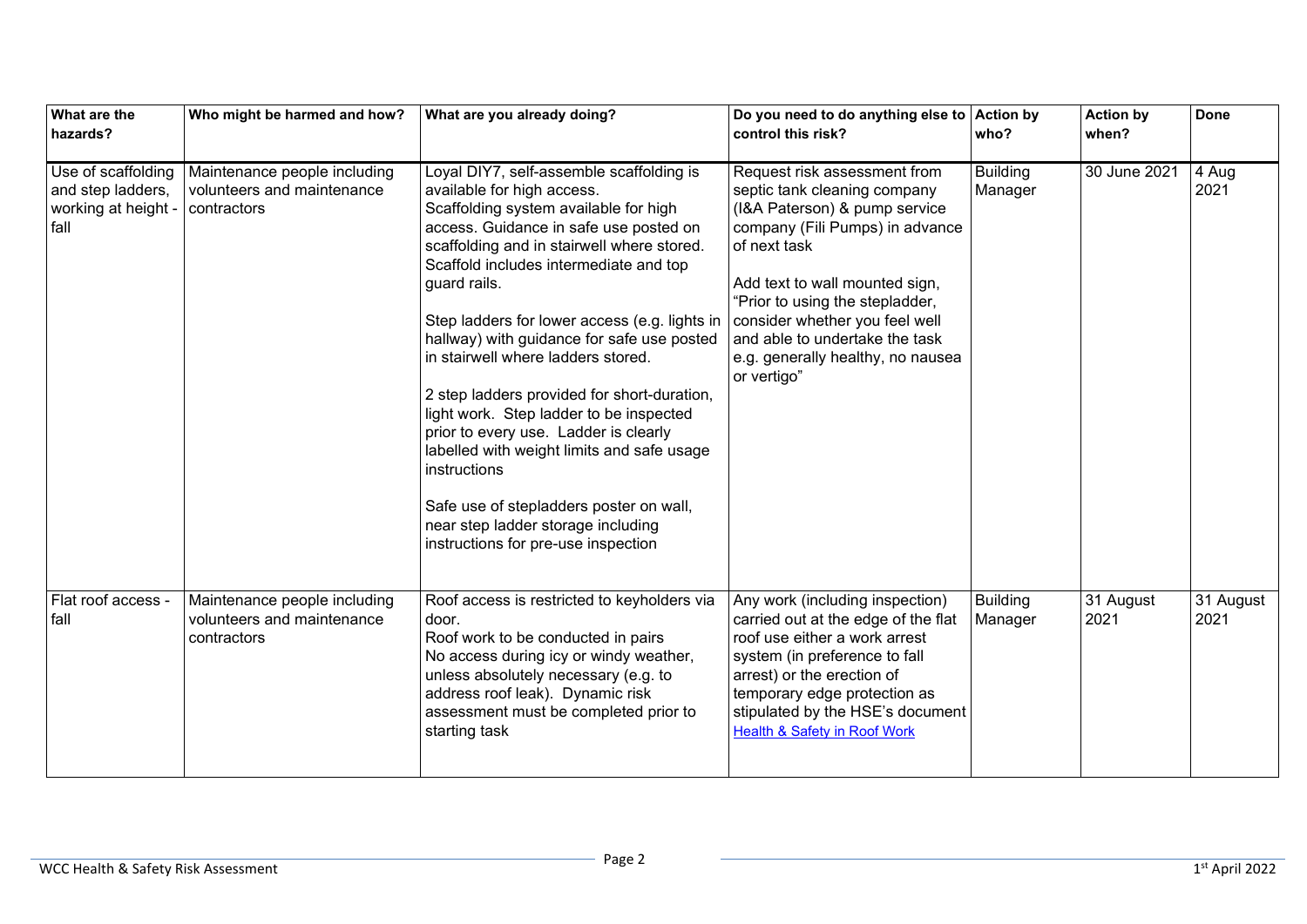| What are the<br>hazards?      | Who might be harmed and how?                                              | What are you already doing?                                                                                                                                                                                                                                                                                                                                                                                                                              | Do you need to do anything else to Action by<br>control this risk?                 | who? | <b>Action by</b><br>when? | <b>Done</b> |
|-------------------------------|---------------------------------------------------------------------------|----------------------------------------------------------------------------------------------------------------------------------------------------------------------------------------------------------------------------------------------------------------------------------------------------------------------------------------------------------------------------------------------------------------------------------------------------------|------------------------------------------------------------------------------------|------|---------------------------|-------------|
|                               |                                                                           |                                                                                                                                                                                                                                                                                                                                                                                                                                                          |                                                                                    |      |                           |             |
| Pitched roof<br>access - fall | Maintenance people including<br>volunteers and maintenance<br>contractors | Roof has wireways to assist ladder access<br>(not actively certified) and notice posted on<br>door to foyer roof, including advice to<br>always have two people when on roof.<br>No roof work to be conducted during<br>inclement weather<br>Roof can only be accessed by keyholders<br>Roof work conducted in pairs.<br>Fall arrest harness must be worn while<br>accessing pitched roof. Instruction in safe<br>use to be provided by Building Manager | Consideration for the future,<br>whether inspections can be<br>conducted by drones |      |                           |             |
| Roof access - fall            | Window cleaning                                                           | Windows are "self-cleaning" type. Clean<br>only floor accessible panels and limit roof<br>access cleaning to only severe need for<br>cleaning and then with two people present.                                                                                                                                                                                                                                                                          | No further measures necessary                                                      |      |                           |             |
| Lighting truss<br>failure     | All sanctuary users                                                       | System has been load tested in mid-2014.<br>Procedure in place that annual visual<br>inspection is sufficient unless loading<br>changes significantly. Sound team aware.                                                                                                                                                                                                                                                                                 | No further measures necessary                                                      |      |                           |             |
| Fire                          | All persons                                                               | Fire policy, procedure, risk assessment<br>and extinguishers all in place and reviewed<br>annually.<br>Fire wardens (all keyholders) trained in<br>responding to a fire incident and in use of<br>fire extinguishers.<br>Annual email from Building Manager to<br>keyholders reminding them of main<br>responsibilities in emergencies.<br>See separate risk assessment                                                                                  | No further measures necessary                                                      |      |                           |             |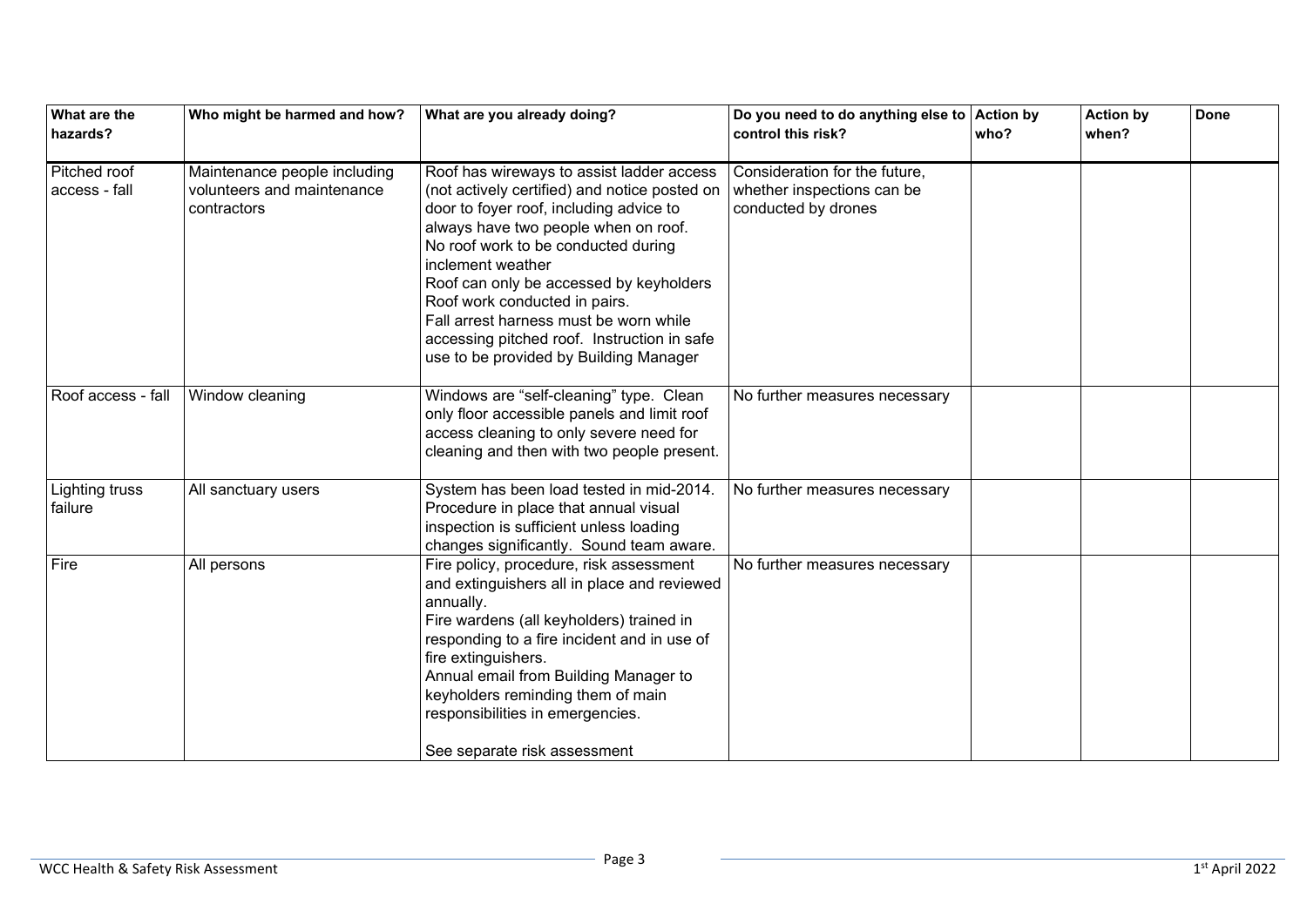| What are the<br>hazards?    | Who might be harmed and how?                   | What are you already doing?                                                                                                                                                                                                                                                                                                                                                        | Do you need to do anything else to<br>control this risk?                                            | <b>Action by</b><br>who?                                | <b>Action by</b><br>when? | <b>Done</b>      |
|-----------------------------|------------------------------------------------|------------------------------------------------------------------------------------------------------------------------------------------------------------------------------------------------------------------------------------------------------------------------------------------------------------------------------------------------------------------------------------|-----------------------------------------------------------------------------------------------------|---------------------------------------------------------|---------------------------|------------------|
|                             |                                                |                                                                                                                                                                                                                                                                                                                                                                                    |                                                                                                     |                                                         |                           |                  |
| Chair stacks<br>overturning | Any room user but especially<br>small children | Sanctuary chairs 8 high max and turned to<br>wall. Other chairs 5 high max and always<br>at wall. In vestry chair stacks 5 max are<br>turned to wall.<br>Reviewed in weekly Building Manager<br>checks and by Duty Managers.<br>There are signs with photographs in place<br>to describe how room should be set up,<br>including photograph:<br>Vestry<br>Rooms A & B<br>Sanctuary | Add the check of chair stacks to<br>the weekly maintenance list.                                    | <b>WCC Building</b><br>Manager /<br>Church<br>Secretary | 30 June, 2021             | <b>June 2021</b> |
|                             |                                                | Room set up is included in information<br>provided to private hires                                                                                                                                                                                                                                                                                                                |                                                                                                     |                                                         |                           |                  |
| Cleaning chemical<br>injury | Contract cleaners                              | Clearly labelled products. Low hazard/low<br>impact types (except toilet bowl cleaner).<br>Disposable gloves.<br>Maintain good equipment.<br>Colour coded cleaning cloths and single<br>use procedure.<br>COSHH chemical datasheets posted in<br>cleaning cupboard.                                                                                                                | Create chemical inventory and<br>suite of COSHH assessments for<br>all hazardous substances on site | Fiona<br>FitzGerald                                     | 31 December,<br>2021      |                  |
| Kitchen chemical<br>injury  | Kitchen staff                                  | Clearly labelled products. Low hazard/low<br>impact types (except the dishwasher fluid).<br>Disposable gloves, gauntlets and goggles<br>provided.<br>COSHH folder kept in kitchen.<br>Kitchen staff high awareness and have first<br>aid training.                                                                                                                                 |                                                                                                     |                                                         |                           |                  |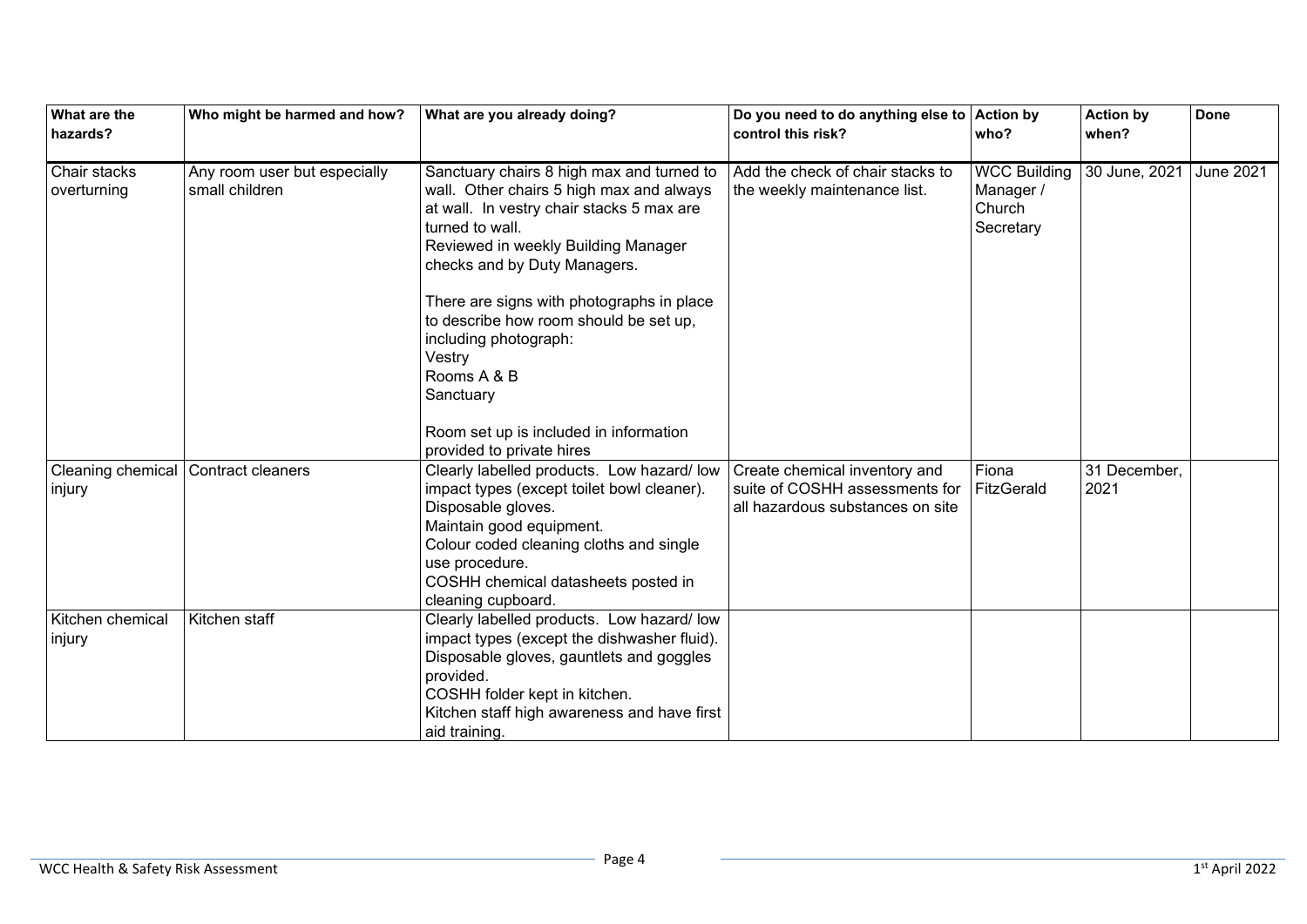| What are the<br>hazards?       | Who might be harmed and how?    | What are you already doing?                                                          | Do you need to do anything else to Action by<br>control this risk? | who? | <b>Action by</b><br>when? | <b>Done</b> |
|--------------------------------|---------------------------------|--------------------------------------------------------------------------------------|--------------------------------------------------------------------|------|---------------------------|-------------|
|                                |                                 |                                                                                      |                                                                    |      |                           |             |
| Burns from ovens               | Kitchen staff                   | Staff have high awareness through regular                                            | No further measures necessary                                      |      |                           |             |
| and hot plates                 |                                 | use of risk of burns from hot surfaces.                                              |                                                                    |      |                           |             |
|                                |                                 | They have first aid training. First aid box in                                       |                                                                    |      |                           |             |
|                                |                                 | kitchen store.                                                                       |                                                                    |      |                           |             |
|                                |                                 | Heat resistant cloths available for touching                                         |                                                                    |      |                           |             |
|                                |                                 | hot surfaces                                                                         |                                                                    |      |                           |             |
| Scalding from hot              | Church users, kitchen staff and | Mixer taps in toilets limit temperature to a                                         | No further measures necessary                                      |      |                           |             |
| water                          | volunteers                      | safe level.                                                                          |                                                                    |      |                           |             |
|                                |                                 | Cleaners and kitchen staff and volunteers                                            |                                                                    |      |                           |             |
|                                |                                 | are aware that the water from hot taps can                                           |                                                                    |      |                           |             |
|                                |                                 | be very hot. Rubber gloves available.                                                |                                                                    |      |                           |             |
| Lift failure and               | Lift users                      | Contracts in place for 6 monthly servicing                                           | No further measures necessary                                      |      |                           |             |
| people trapped in              |                                 | and 6 monthly inspection ('thorough                                                  |                                                                    |      |                           |             |
| lift between floors.           |                                 | examination').                                                                       |                                                                    |      |                           |             |
|                                |                                 | On power failure lift goes to ground floor                                           |                                                                    |      |                           |             |
|                                |                                 | under battery power.                                                                 |                                                                    |      |                           |             |
|                                |                                 | If red stop button inadvertently pressed                                             |                                                                    |      |                           |             |
|                                |                                 | notice in lift states to twist it clockwise and                                      |                                                                    |      |                           |             |
|                                |                                 | it will release allowing further travel.                                             |                                                                    |      |                           |             |
|                                |                                 | There is a phone in the lift                                                         |                                                                    |      |                           |             |
| <b>Manual Handling</b>         | Church users, especially café/  | Trollies provided for kitchen, café and                                              | No further measures necessary                                      |      |                           |             |
| injury                         | kitchen staff and those lifting | taking supplies to meeting rooms.                                                    |                                                                    |      |                           |             |
|                                | items stored in the shed.       | Dollies for moving stacks of chairs.                                                 |                                                                    |      |                           |             |
| Electricity $-$<br>switchboard |                                 | All switchboards are locked with keys<br>available only in office and plant room key | No further measures necessary                                      |      |                           |             |
|                                | Contractors, maintenance team   | boxes. Plant room is locked. Office locked                                           |                                                                    |      |                           |             |
|                                |                                 | when unattended.                                                                     |                                                                    |      |                           |             |
|                                |                                 | Upgrades and repairs only by qualified                                               |                                                                    |      |                           |             |
|                                |                                 | personnel working with a second person.                                              |                                                                    |      |                           |             |
|                                |                                 | Procedure posted on distribution cabinet                                             |                                                                    |      |                           |             |
|                                |                                 | doors on allowable actions for first line                                            |                                                                    |      |                           |             |
|                                |                                 | response to electrical faults requiring                                              |                                                                    |      |                           |             |
|                                |                                 | switching at switchboards.                                                           |                                                                    |      |                           |             |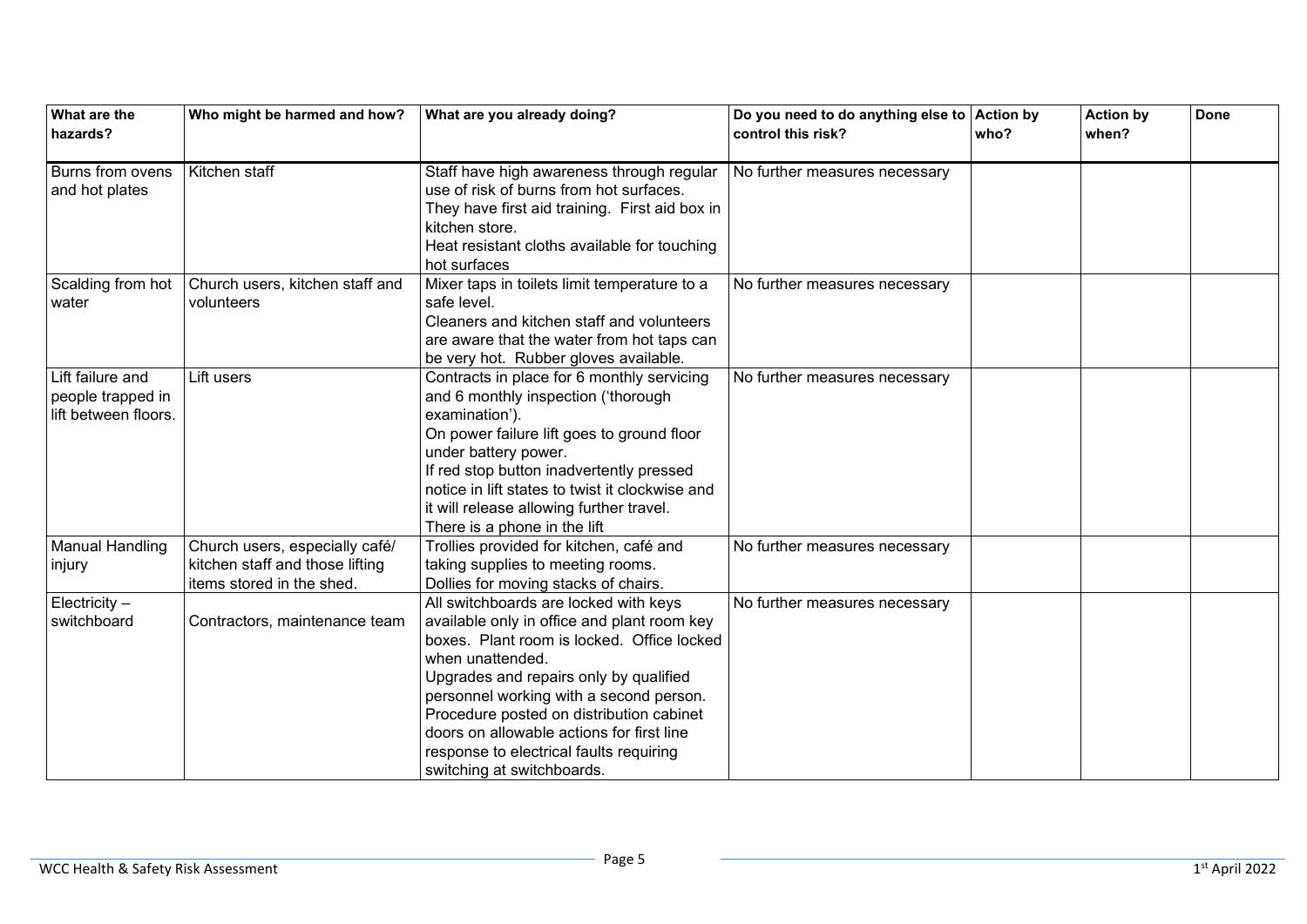| What are the<br>hazards?                                                                  | Who might be harmed and how?                      | What are you already doing?                                                                                                                                                                                                                                                                               | Do you need to do anything else to Action by<br>control this risk?                                                                                                            | who? | <b>Action by</b><br>when? | <b>Done</b> |
|-------------------------------------------------------------------------------------------|---------------------------------------------------|-----------------------------------------------------------------------------------------------------------------------------------------------------------------------------------------------------------------------------------------------------------------------------------------------------------|-------------------------------------------------------------------------------------------------------------------------------------------------------------------------------|------|---------------------------|-------------|
| Electricity -<br>routine<br>maintenance<br>(changing<br>batteries, light<br>fittings etc) | Maintenance team                                  | <b>Annual PAT testing</b><br>Sockets are not overloaded<br>Building systems are regularly maintained                                                                                                                                                                                                      | No further measures necessary                                                                                                                                                 |      |                           |             |
| Food hazard                                                                               | Customers of cafe                                 | COOKSAFE scheme implemented<br>including regular temperature and stock<br>checks. Staff and some volunteers have<br>had REHIS hygiene training.<br>Competent chefs manage kitchen                                                                                                                         | No further measures necessary                                                                                                                                                 |      |                           |             |
| Legionella                                                                                | All users of building                             | All taps frequently operated during building<br>use<br>New, custom-spec building limits risk of<br>"dead-legs"<br>Water temperature is regulated so little<br>opportunity to form a mist of water droplets<br>that may be inhaled or ingested                                                             | No further measures necessary                                                                                                                                                 |      |                           |             |
| Unfamiliarity with<br>building systems<br>and procedures                                  | All new users of building (eg<br>hirers of rooms) | Staff (day time) and Duty Managers (out of<br>hours) meet new users and show them<br>essential safety features of building and<br>rooms                                                                                                                                                                   | No further measures necessary                                                                                                                                                 |      |                           |             |
| Office hazards -<br>muscle ache, eye<br>strain, minor injury<br>from falling items        | Office staff                                      | All office chairs are adjustable.<br>Staff are aware of the risks from<br>uninterrupted use of display screens for<br>long periods.<br>Staff aware to keep their desks and<br>shelves tidy.<br>Staff have flexibility in their tasks and are<br>encouraged to switch to tasks not involving<br><b>DSE</b> | Staff using display screen<br>equipment at work (or during<br>home working) may complete the<br>checklist from the HSE Website,<br>"DSE Workstation Assessment<br>Checklist". |      |                           |             |
| Hand or foot injury<br>from the robotic<br>mower                                          | Anyone coming too close to the<br>mower           | The mower is run at hours when children<br>are less likely to be around.                                                                                                                                                                                                                                  | No further measures necessary                                                                                                                                                 |      |                           |             |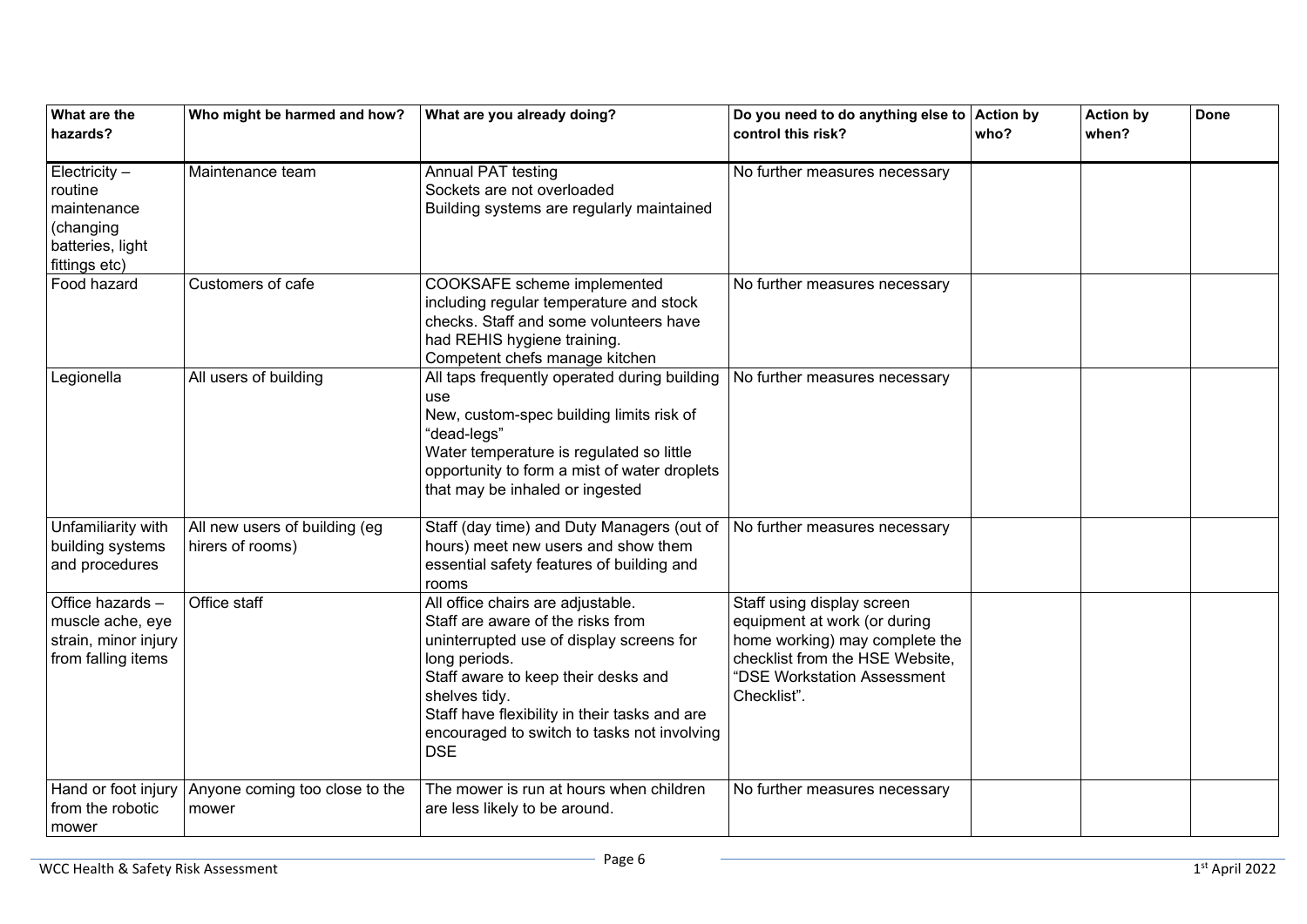| What are the<br>hazards?                                                             | Who might be harmed and how?                                 | What are you already doing?                                                                                           | Do you need to do anything else to<br>control this risk? | <b>Action by</b><br>who? | <b>Action by</b><br>when? | <b>Done</b> |
|--------------------------------------------------------------------------------------|--------------------------------------------------------------|-----------------------------------------------------------------------------------------------------------------------|----------------------------------------------------------|--------------------------|---------------------------|-------------|
| Hearing loss from<br>use of the petrol<br>lawn mower and<br>strimmer, snow<br>blower | volunteers, staff using the petrol<br>lawn mower or strimmer | Ear defenders are provided in the shed and No further measures necessary<br>machinery users are required to use them. |                                                          |                          |                           |             |
|                                                                                      |                                                              |                                                                                                                       |                                                          |                          |                           |             |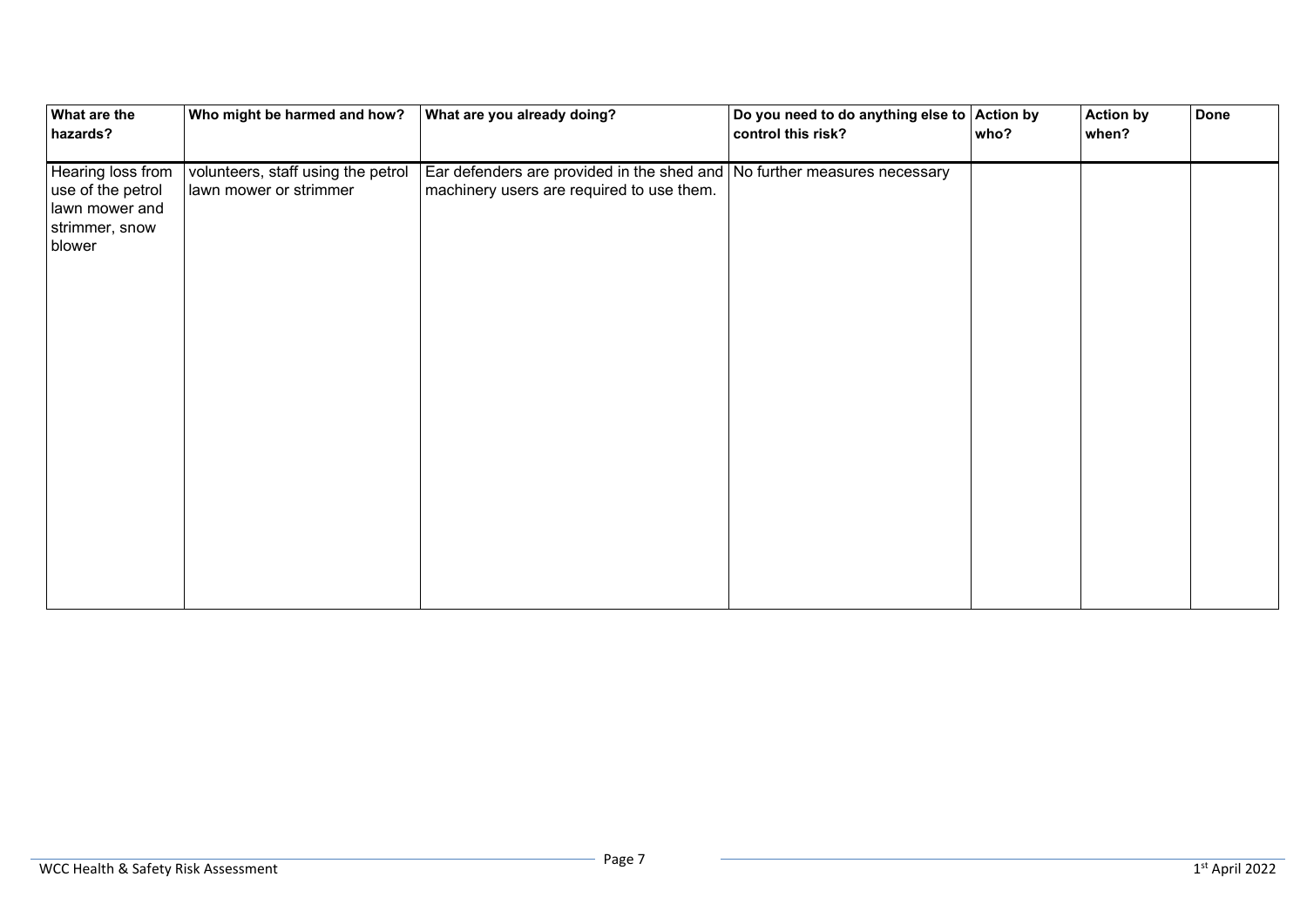| What are the<br>hazards?                                                 | Who might be harmed and how?              | What are you already doing?                                                                                                                                                                                         | Do you need to do anything else to<br>control this risk?                                                                                                                                                                                                                                                                | <b>Action by</b><br>who?                            | <b>Action by</b><br>when? | <b>Done</b> |
|--------------------------------------------------------------------------|-------------------------------------------|---------------------------------------------------------------------------------------------------------------------------------------------------------------------------------------------------------------------|-------------------------------------------------------------------------------------------------------------------------------------------------------------------------------------------------------------------------------------------------------------------------------------------------------------------------|-----------------------------------------------------|---------------------------|-------------|
| Injury from falling<br>stones, and falling<br>from stone walls           | Anyone but most likely to be<br>children. | An email was sent in mid-2018 by the<br>rector to the church advising of these<br>hazards and requesting parents to ensure<br>their children do not climb on the stone<br>walls.<br>Walls are approx. 1 metre high. | Ensure that this message is sent<br>to the church annually                                                                                                                                                                                                                                                              | <b>WCC</b><br>Administrator                         | Ongoing                   |             |
| Insufficient<br>medical treatment<br>in the case of<br>illness or injury | All building users                        | Most staff have been trained in first aid<br>Several medical doctors in Church<br>congregation<br>First aid kits, contents checked quarterly<br>Defibrillator outside Church building                               | Small group leaders need to be<br>provided with instructions on how<br>to seek first aid assistance (e.g.<br>Roar leaders)<br>Consider whether a member of<br>the welcome team should remain<br>in the foyer during worship to act<br>as a focal point for any first<br>aid/security/emergency issues<br>that may arise | <b>Building</b><br>Manager /<br>Fiona<br>FitzGerald | 31 August<br>2021         |             |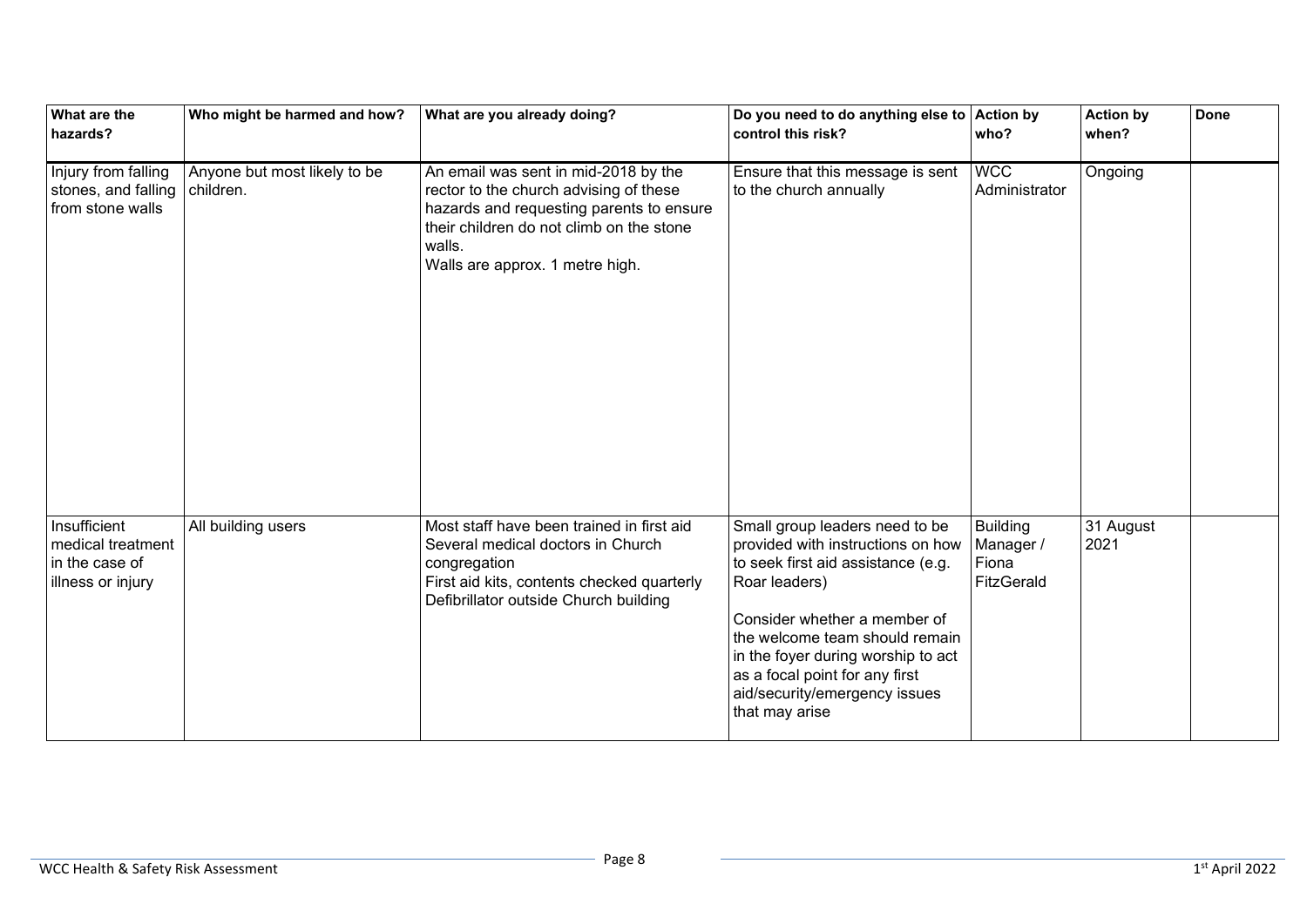| What are the<br>hazards?               | Who might be harmed and how?                                                                                                                                                                                  | What are you already doing?                                                                                                                                                                                                                                                                                                                                                                                                                                                                                                                                                                                                                    | Do you need to do anything else to<br>control this risk? | <b>Action by</b><br>who? | <b>Action by</b><br>when? | <b>Done</b> |
|----------------------------------------|---------------------------------------------------------------------------------------------------------------------------------------------------------------------------------------------------------------|------------------------------------------------------------------------------------------------------------------------------------------------------------------------------------------------------------------------------------------------------------------------------------------------------------------------------------------------------------------------------------------------------------------------------------------------------------------------------------------------------------------------------------------------------------------------------------------------------------------------------------------------|----------------------------------------------------------|--------------------------|---------------------------|-------------|
| Lone working                           | Staff, volunteers (e.g. Pastor<br>working in office early<br>morning/late at night; food bank<br>volunteers dropping off food;<br>building team conducting<br>periodic checks)<br>Injury or medical emergency | A Duty Building Manager provides 24/7 on-<br>call assistance<br>Individuals working alone in the building<br>should tell someone at home what time to<br>expect them. If the individual lives alone,<br>they should contact the building manager.<br>Only authorised keyholders may<br>open/close the building.<br>Some users (not key holders) may close<br>the building, using fire exit (locking the<br>doors from the inside)                                                                                                                                                                                                              | No further measures necessary                            |                          |                           |             |
| Lack of suitable<br>welfare facilities | Staff, volunteers, building users<br>Leading to illness                                                                                                                                                       | As per the requirements of the Workplace<br>(Health, Safety and Welfare) Regulations<br>2015, the following measures are in place:<br>Plentiful supply of clean drinking<br>water at designated taps<br>Suitable toilet facilities including<br>nappy changing and provision for<br>persons requiring disabled facilities<br>Lockers for kitchen staff to store<br>personal belongings while at work,<br>and a separate area to don and<br>doff apron<br>Rest facilities for staff breaks<br>Well maintained heating system to<br>maintain a suitable working<br>temperature<br>In hot weather, windows can be<br>opened to help cool building |                                                          |                          |                           |             |